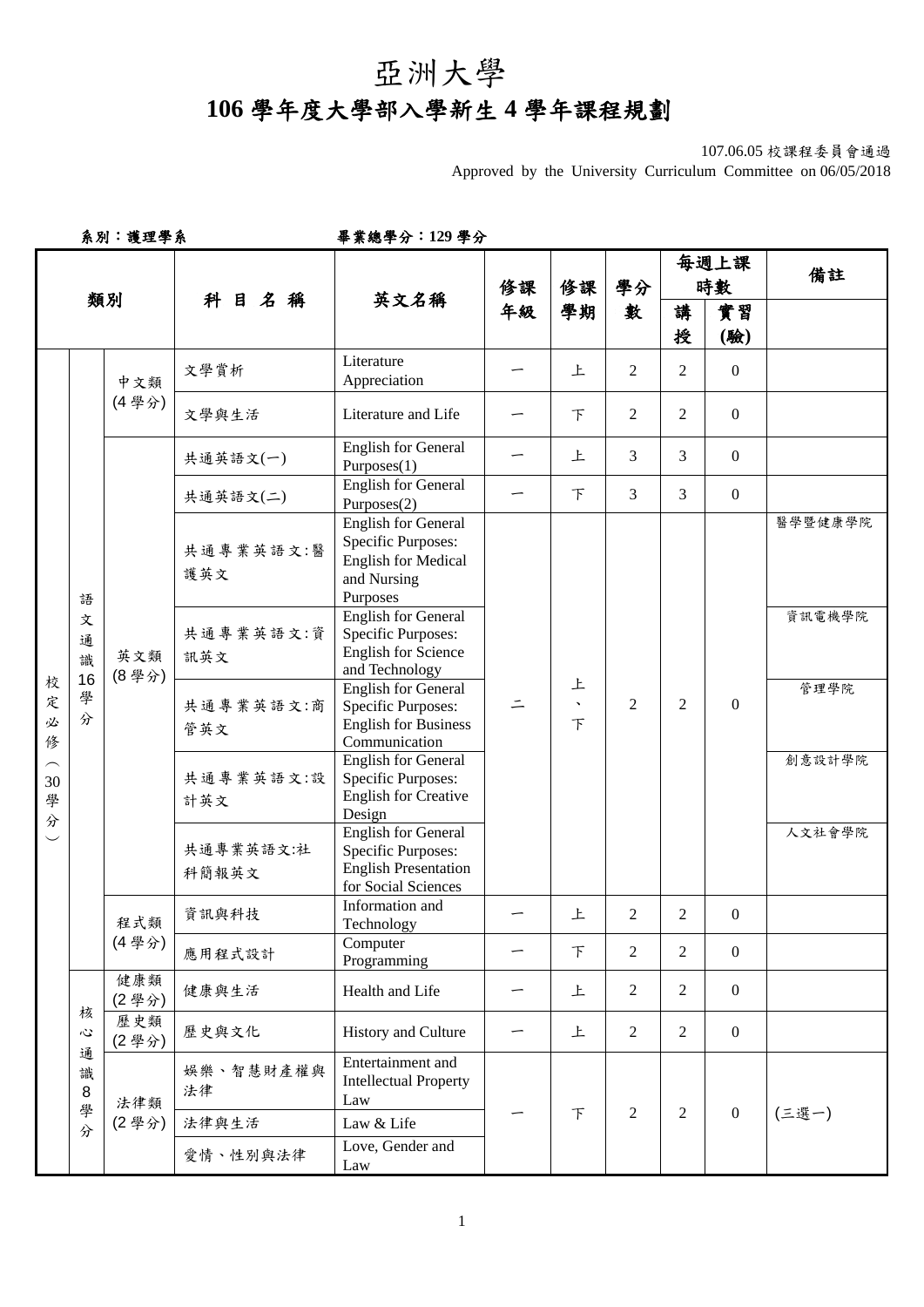| 類別                                            |                     |                                    |                                                                                                                        |             |               |                |                | 每週上課                    | 備註                                                                                                                              |  |
|-----------------------------------------------|---------------------|------------------------------------|------------------------------------------------------------------------------------------------------------------------|-------------|---------------|----------------|----------------|-------------------------|---------------------------------------------------------------------------------------------------------------------------------|--|
|                                               |                     |                                    |                                                                                                                        | 修課          | 修課            | 學分             |                | 時數                      |                                                                                                                                 |  |
|                                               |                     | 科目名稱                               | 英文名稱                                                                                                                   | 年級          | 學期            | 數              | 講              | 實習                      |                                                                                                                                 |  |
|                                               | 藝術類<br>(2學分)        | 設計思考與創新                            | Design Thinking and<br>Innovation<br>Esthetics                                                                         |             | $\mathcal{F}$ | $\overline{2}$ | 授<br>2         | (驗)<br>$\boldsymbol{0}$ | (二選一)                                                                                                                           |  |
|                                               |                     | 美學素養                               | accomplishment<br>Physical Education                                                                                   |             |               |                |                |                         |                                                                                                                                 |  |
|                                               | 體育(一)~(四)           |                                    | (1)~(4)                                                                                                                | $- \cdot -$ | 上、下           | $\overline{0}$ | $\overline{2}$ | $\overline{0}$          |                                                                                                                                 |  |
|                                               |                     |                                    | <b>All-out Defense</b><br><b>Education Military</b><br>Training--International<br><b>Situations</b><br>All-out Defense |             |               |                |                |                         | 1. 本類軍訓課程<br>大一上、下由通<br>識中心排定2<br>門科目授課。<br>2. 如需重修本類                                                                           |  |
|                                               |                     | 全民國防教育軍事訓練-國際情勢                    | <b>Education Military</b><br>Training--National<br><b>Defense Policies</b>                                             |             |               |                |                |                         | 課程時,可自行<br>選擇,不需選擇<br>原排定科目。                                                                                                    |  |
|                                               |                     | 全民國防教育軍事訓練-國防政策<br>全民國防教育軍事訓練-全民國防 | All-out Defense<br><b>Education Military</b>                                                                           |             | 上、下           | $\Omega$       | 2              | $\mathbf{0}$            |                                                                                                                                 |  |
|                                               |                     | 全民國防教育軍事訓練-防衛動員                    | Training--Civil<br>Defense                                                                                             |             |               |                |                |                         |                                                                                                                                 |  |
|                                               | (需修畢2門科目)           | 全民國防教育軍事訓練-國防科技                    | All-out Defense<br><b>Education Military</b><br>Training--Defense<br>Mobilization                                      |             |               |                |                |                         |                                                                                                                                 |  |
|                                               |                     |                                    | All-out Defense<br><b>Education Military</b><br>Training--Defense<br>Technology                                        |             |               |                |                |                         |                                                                                                                                 |  |
| 服務與學習(一)(二)-實作課                               |                     |                                    | Service and<br>Learning $(1)(2)$ -Practic<br>e                                                                         |             | 上、下           | $\mathbf{0}$   | 1.5            | $\mathbf{0}$            | 實作課實施時間<br>暫定晨間<br>7:30~8:00 或<br>12:10~12:40 或<br> 傍晚<br> 17:10~17:40。                                                         |  |
| 服務與學習(一)(二)-講授課                               |                     |                                    | Service and<br>Learning $(1)(2)$ -Lecture                                                                              |             | 上、下           | $\Omega$       |                | $\Omega$                | 講授課實施時<br>間:(一)新生訓<br>練,(二)由服學組<br>排定並公告。                                                                                       |  |
| 通<br>識<br>選<br>修<br>$6\phantom{1}6$<br>學<br>分 | 博雅課程<br>類)          | (人文類、社會類、自然類、生活                    | General Required<br>(Core) Courses                                                                                     |             |               | 6              | 每科<br>目<br>各2  | $\Omega$                | 免修規定<br>(1)人文類–1:人<br>社學院免修<br>2)社會類-2:管<br>理学院免修<br>$(3)$ 自然類 $-3:$ 醫<br>健學院、<br>資<br>訊學院免修<br>(4)生活類-4:創<br>意學院免修<br>2.本課程每學分 |  |
|                                               | 通識涵養教育<br>(不納入畢業學分) |                                    | General Literacy<br>Series (non-credit)                                                                                | 一~四         | 上、下           | 1              |                |                         | 皆須上滿18週,<br>須於畢業前修習<br>宗畢<br>通識涵養教育<br>為通識教育必<br>修,大學日間部須<br>於在學期間至少<br>參與8次,符合素<br>:健康 2<br>、關<br>2次、創新2                       |  |
|                                               |                     |                                    |                                                                                                                        |             |               |                |                |                         | 次、卓越2次,<br>成績以 P/F(通過<br>'不通過)計分,通<br>過者以1學分<br>計;惟不納入通識<br>選修及最低畢業                                                             |  |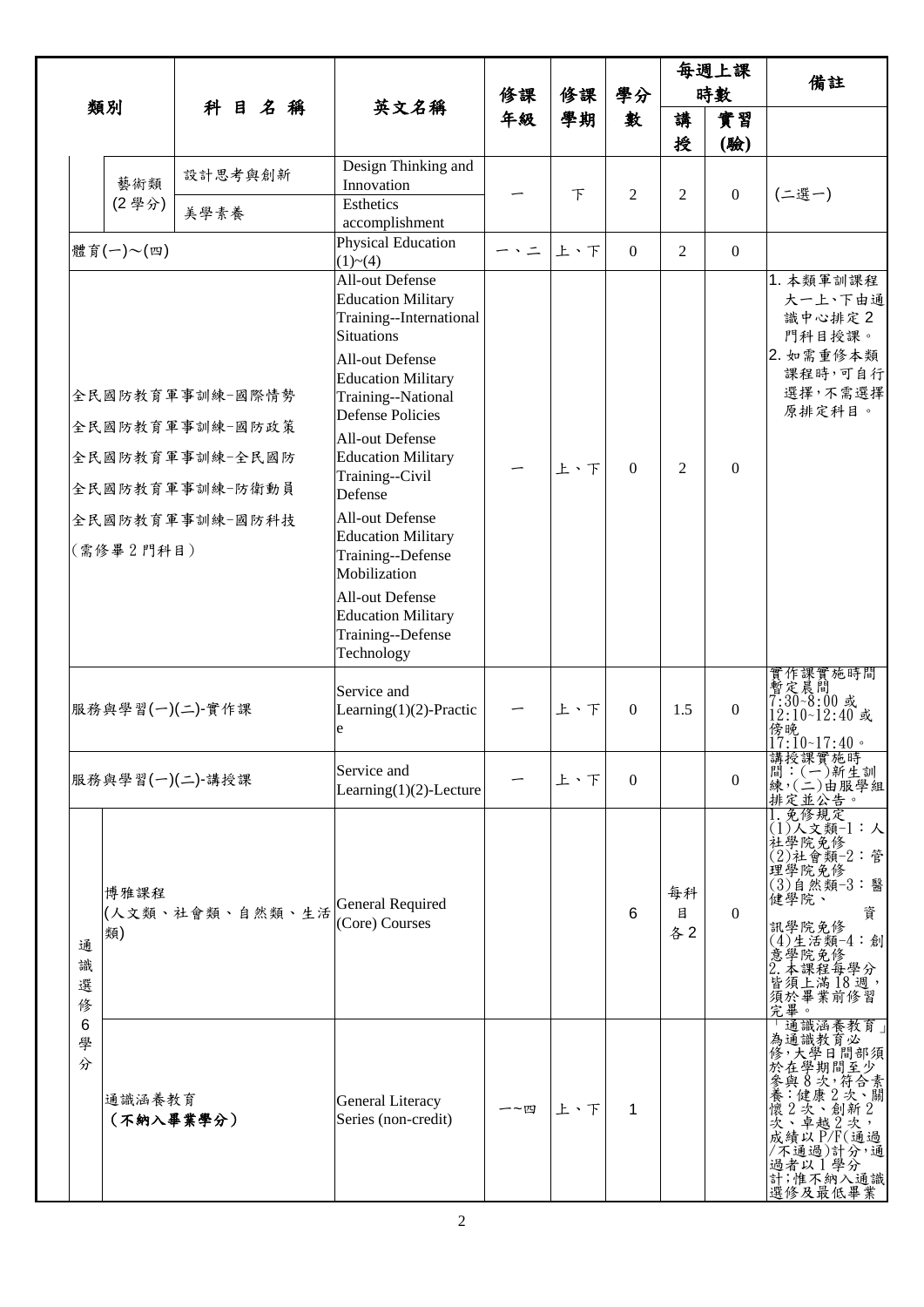|                          |             |   |      |                                                                |          |        |                  |                | 每週上課           |               |  |
|--------------------------|-------------|---|------|----------------------------------------------------------------|----------|--------|------------------|----------------|----------------|---------------|--|
|                          |             |   |      |                                                                | 修課       | 修課     | 學分               | 時數             |                | 備註            |  |
| 類別                       |             |   | 科目名稱 | 英文名稱                                                           | 年級       | 學期     | 數                | 講              | 實習             |               |  |
|                          |             |   |      |                                                                |          |        |                  | 授              | (驗)            |               |  |
|                          |             |   |      |                                                                |          |        |                  |                |                | 學分。           |  |
|                          | 心理學         |   |      | Psychology                                                     | —        | 上      | $\overline{2}$   | $\overline{2}$ |                | 研究型課程         |  |
|                          | 生物化學        |   |      | Biochemistry                                                   | —        | $\top$ | $\overline{2}$   | $\overline{2}$ |                | 研究型課程         |  |
| 以院為                      | 生理學         |   |      | Physiology                                                     | ∽        | $\top$ | 3                | 3              |                | 實務型課程         |  |
| 教學核                      | 生理學實驗       |   |      | Laboratory of physiology                                       | —        | $\top$ | $\mathbf{1}$     |                | 3              | 實務型課程         |  |
| 心課程                      | 生物統計學       |   |      | <b>Biostatistics</b>                                           | $\equiv$ | 上      | $\overline{2}$   | $\overline{2}$ |                | 研究型課程         |  |
| 15學                      | 病理學         |   |      | Pathology                                                      | $\equiv$ | 上      | $\overline{2}$   | $\overline{2}$ |                | 研究型課程         |  |
| 分                        | 微生物學及免疫學    |   |      | Microbiology &<br>immunology                                   | $\equiv$ | 上      | $\overline{2}$   | $\overline{2}$ |                | 實務型課程         |  |
|                          | 微生物學及免疫學實驗  |   |      | Laboratory of<br>microbiology &<br>immunology                  | $\equiv$ | 上      | $\mathbf{1}$     |                | 3              | 實務型課程         |  |
|                          | 解剖學         |   |      | Anatomy                                                        | —        | 上      | $\overline{2}$   | $\overline{2}$ |                | 實務型課程         |  |
|                          | 解剖學實驗       |   |      | Laboratory of anatomy                                          | -        | 上      | $\mathbf{1}$     |                | 3              | 實務型課程         |  |
|                          | 護理學導論       |   |      | Introduction to nursing                                        | ∽        | 上      | $\overline{2}$   | $\overline{2}$ |                | 實務型課程         |  |
|                          | 人類發展學       |   |      | Human development<br>Human development                         | —        | 下      | $\overline{2}$   | $\overline{2}$ |                | 實務型課程         |  |
|                          | 人類發展學實驗     | — | 下    | $\mathbf{1}$                                                   |          | 3      | 實務型課程            |                |                |               |  |
|                          | 身體檢查與評估     |   |      | Physical examination and<br>assessment<br>Practice in physical | $\equiv$ | 上      | $\overline{2}$   | $\overline{2}$ |                | 實務型課程         |  |
|                          | 身體檢查與評估實驗   |   |      | examination and<br>assessment                                  | $\equiv$ | 上      | 1                |                | 3              | 實務型課程         |  |
|                          | 基本護理學       |   |      | Fundamental nursing                                            | $\equiv$ | F      | $\overline{2}$   | $\overline{2}$ |                | 實務型課程         |  |
|                          | 基本護理學實習     |   |      | Practicum in<br><b>Fundamental Nursing</b>                     | $\equiv$ | F      | $\overline{2}$   |                | 5              | 實務型課程         |  |
|                          | 基本護理學實驗     |   |      | <b>Fundamental Nursing</b><br>Laboratory                       | $\equiv$ | F      | $\overline{2}$   |                | 6              | 實務型課程         |  |
| 糸                        | 藥理學         |   |      | Pharmacology                                                   | $\equiv$ | $\top$ | 3                | 3              |                | 實務型課程         |  |
| 核                        | 成人護理學及實作(一) |   |      | Adult Nursing and<br>nursing skills (I)                        | 三        | 上      | 3                | 2              | $\overline{2}$ | 實務型課程         |  |
| 心<br>必                   | 成人護理學實習(一)  |   |      | Practicum in Adult<br>Nursing $(-)$ (I)                        | 三        | 上      | 3                |                | 8              | 實務型課程         |  |
| 俢<br>課                   | 老人護理學       |   |      | <b>Gerontological Nursing</b>                                  | 三        | 上      | $\overline{2}$   | $\overline{2}$ |                | 實務型課程         |  |
| 程                        | 產科護理學及實作    |   |      | Maternal nursing and<br>nursing skills                         | $\equiv$ | 上、下    | 3                | $\overline{2}$ | 2              | 實務型課程         |  |
| 74                       | 產科護理學實習     |   |      | Practicum in Maternal<br>Nursing                               | 三        | 上、下    | $\mathfrak{Z}$   |                | 8              | 實務型課程         |  |
| 學<br>分                   | 兒科護理學及實作    |   |      | Pediatric nursing and<br>nursing skills                        | 三        | 上、下    | 3                | $\overline{2}$ | $\overline{2}$ | 實務型課程         |  |
| $\overline{\phantom{0}}$ | 兒科護理學實習     |   |      | Practice in pediatric<br>nursing                               | 三        | 上、下    | 3                |                | 8              | 實務型課程         |  |
|                          | 成人護理學及實作(二) |   |      | Adult Nursing and<br>nursing skills (II)                       | 三        | 下      | 3                | $\overline{2}$ | $\overline{2}$ | 實務型課程         |  |
|                          | 成人護理學實習(二)  |   |      | Practicum in Adult<br>Nursing (II)                             | 三        | F      | 3                |                | 8              | 實務型課程         |  |
|                          | 長期照護概論      |   |      | Long-Term Care Concept                                         | $\leq$   | $\top$ | $\sqrt{2}$       | $\overline{c}$ |                | 實務型課程         |  |
|                          | 護理研究概論      |   |      | Introduction to nursing<br>research                            | 四        | 上      | $\overline{2}$   | 2              |                | 研究型課程         |  |
|                          | 護理倫理與法律     |   |      | Nursing ethics and law                                         | 四        | 上      | $\overline{2}$   | $\overline{2}$ |                | 實務型課程         |  |
|                          | 長期照護實習      |   |      | Practicum in<br>Long-Term Care                                 | 四        | 上      | $\boldsymbol{2}$ |                | 5              | 實務型課程<br>暑期實習 |  |
|                          | 綜合臨床護理學實習   |   |      | Practicum in<br>comprehensive nursing                          | 四        | 上      | $\overline{4}$   |                | 10             | 實務型課程<br>暑期實習 |  |
|                          | 社區衛生護理學及實作  |   |      | Community health<br>nursing and nursing skills                 | 四        | 上      | $\mathfrak 3$    | $\overline{2}$ | $\mathfrak{2}$ | 實務型課程         |  |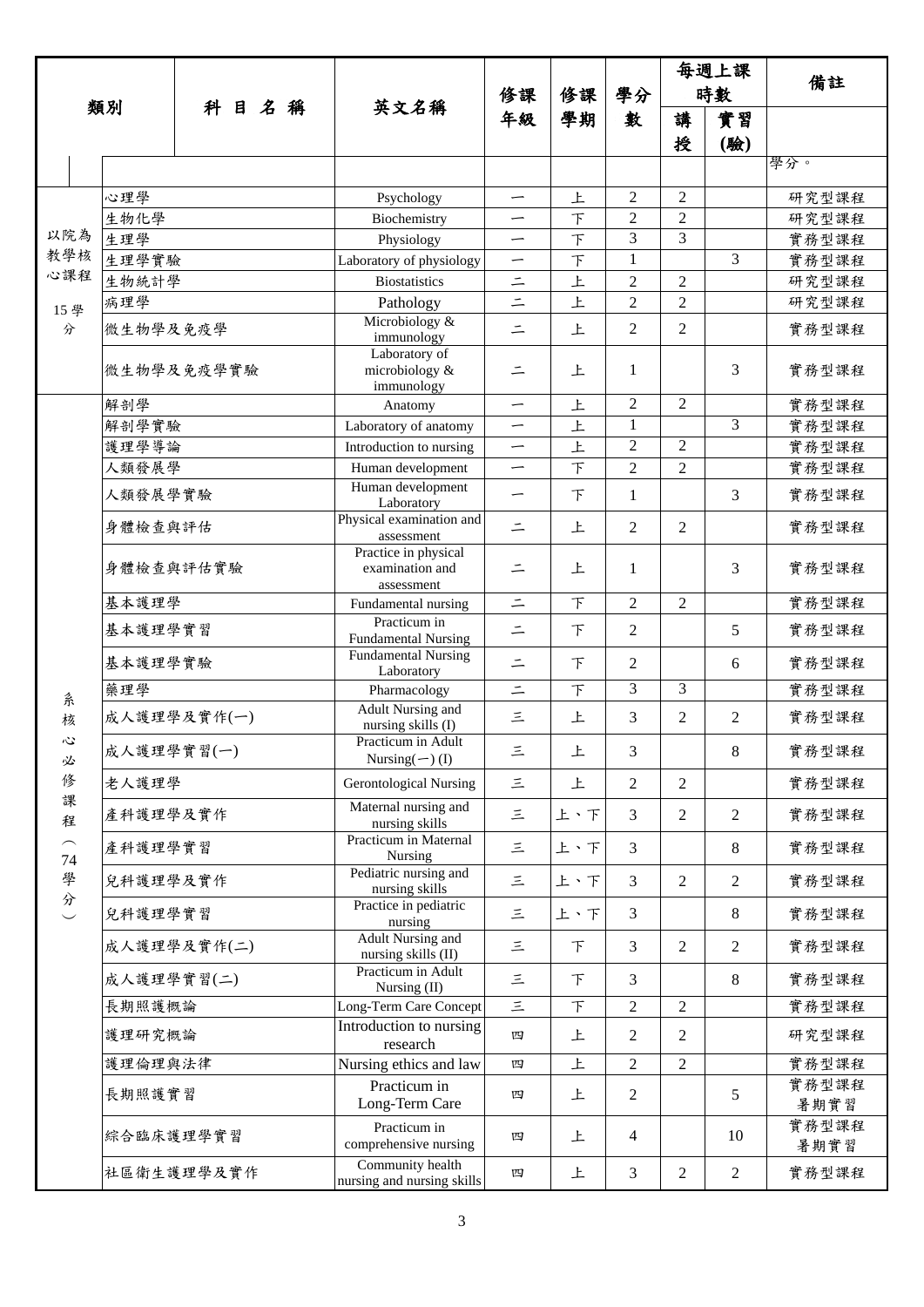|        |          |                 |  |  |      |                                                      |                          |        |                |                | 每週上課           |                           |  |
|--------|----------|-----------------|--|--|------|------------------------------------------------------|--------------------------|--------|----------------|----------------|----------------|---------------------------|--|
|        |          |                 |  |  |      |                                                      | 修課                       | 修課     | 學分             | 時數             |                | 備註                        |  |
|        |          | 類別              |  |  | 科目名稱 | 英文名稱                                                 | 年級                       | 學期     | 數              | 講<br>授         | 實習<br>(驗)      |                           |  |
|        |          | 精神衛生護理學及實作      |  |  |      | Psychiatric Nursing and<br>nursing skills            | 四                        | 上      | 3              | 2              | $\overline{2}$ | 實務型課程                     |  |
|        |          | 社區衛生護理學實習       |  |  |      | Practicum in community<br>health nursing             | 四                        | 上、下    | 3              |                | 8              | 實務型課程                     |  |
|        |          | 精神衛生護理學實習       |  |  |      | Practicum in psychiatric<br>nursing                  | 四                        | 上、下    | 3              |                | 8              | 實務型課程                     |  |
|        |          | 護理行政概論          |  |  |      | Introduction to nursing<br>administration            | 四                        | 下      | $\overline{2}$ | $\overline{2}$ |                | 實務型課程                     |  |
|        |          | 護理專業問題研討        |  |  |      | Seminar in nursing<br>professional issues            | 四                        | F      | $\overline{2}$ | $\overline{2}$ |                | 實務型課程                     |  |
|        |          | 關懷照護概論          |  |  |      | Introduction to caring<br>nursing                    |                          | 上      | $\overline{2}$ | $\overline{2}$ |                | 實務型課程                     |  |
|        | 糸        | 傳統醫學與護理         |  |  |      | <b>Traditional Medicine and</b><br>Nursing           | —                        | 上      | $\overline{2}$ | $\overline{2}$ |                | 實務型課程                     |  |
|        | 自        | 護理與文創           |  |  |      | Cultural, Creative and<br>Nursing                    |                          | 上      | $\overline{2}$ | $\overline{2}$ |                | 實務型課程                     |  |
|        | 由<br>選   | 護理生涯發展與規劃       |  |  |      | <b>Career Development</b><br>and Plan in Nursing     |                          | F      | $\overline{2}$ | $\overline{2}$ |                | 實務型課程                     |  |
|        | 修        | 護理與藝術           |  |  |      | Nursing and Artistic                                 | $\overline{\phantom{0}}$ | $\top$ | $\overline{2}$ | $\overline{2}$ |                | 實務型課程                     |  |
|        | 課<br>程   | 教學原理與方法         |  |  |      | Principles and methods of<br>teaching                | $\equiv$                 | 上      | $\overline{2}$ | $\overline{2}$ |                | 實務型課程                     |  |
|        |          | 醫護台語            |  |  |      | <b>Medical Taiwanese</b>                             | $\equiv$                 | 上      | $\overline{2}$ | $\overline{2}$ |                | 實務型課程                     |  |
|        | 42       | 寄生蟲學            |  |  |      | Parasitology                                         | $\overline{1}$           | $\top$ | $\overline{2}$ | $\overline{2}$ |                | 實務型課程                     |  |
|        | 學        | 護理過程            |  |  |      | <b>Nursing Process</b>                               | $=$                      | $\top$ | $\overline{2}$ | $\overline{2}$ |                | 實務型課程                     |  |
|        | 分        | 臨床護理資訊運用        |  |  |      | Clinical nursing<br>information applications         | $\equiv$                 | F      | $\overline{2}$ | $\overline{2}$ |                | 實務型課程                     |  |
|        | 10       | 臨床檢驗與判讀         |  |  |      | Clinical laboratory and<br>Dignostic Tests           | $\equiv$                 | F      | $\overline{2}$ | $\overline{2}$ |                | 實務型課程                     |  |
|        | 學        | 疾病營養學           |  |  |      | Disease nutrition                                    | $\equiv$                 | $\top$ | $\overline{2}$ | $\overline{2}$ |                | 實務型課程                     |  |
|        | 分        | 護理報告之撰寫         |  |  |      | Writing reports in nursing                           | $\equiv$                 | 上      | $\overline{2}$ | $\overline{2}$ |                | 實務型課程                     |  |
|        |          | 護理人文關懷商品設計      |  |  |      | Product Design for<br>humanistic care in<br>nursing  | $\Xi$                    | F      | $\overline{2}$ | $\overline{2}$ |                | 實務型課程                     |  |
|        |          | 婦女健康照護          |  |  |      | Woman's health care                                  | 三                        | F      | $\overline{2}$ | $\overline{2}$ |                | 實務型課程                     |  |
|        |          | 關懷與溝通           |  |  |      | Caring and<br>Communication                          | 三                        | 上      | $\overline{2}$ | $\overline{2}$ |                | 實務型課程                     |  |
|        |          | 流行病學            |  |  |      | Epidemiology                                         | 四                        | 上      | $\overline{2}$ | $\overline{2}$ |                | 實務型課程                     |  |
|        |          | 醫療品質管理          |  |  |      | <b>Health Care Quality</b><br>Management             | 四                        | 上      | 2              | 2              |                | 實務型課程                     |  |
|        |          | 實證護理概論          |  |  |      | Introduction to<br>evidence -based nursing           | 四                        | F      | 2              | $\overline{2}$ |                | 實務型課程                     |  |
|        |          | 最後一哩實習          |  |  |      | Last-mile practicum                                  | 四                        | F      | $\overline{4}$ |                | 10             | 實務型課程                     |  |
|        |          | 護理教學實務課程(一)~(八) |  |  |      | The Practice of<br>Teaching $(-)$ ~ $(\wedge)$       | 一~四                      | 上、下    | 0.5            | 2              |                | 實務型課程<br>最多採計自由選<br>修2學分。 |  |
|        | 高齢<br>長期 | 長期照護機構管理        |  |  |      | <b>Institutional Management</b><br>of Long-Term Care | $\Xi$                    | 下      | $\overline{2}$ | $\overline{2}$ |                | 實務型課程                     |  |
|        | 照護<br>學程 | 臨終關懷與安寧緩和療護     |  |  |      | Hospice and Palliative<br>Care                       | 四                        | 上      | 2              | $\overline{2}$ |                | 實務型課程                     |  |
| 糸<br>專 | 9<br>學   | 個案管理與照護計畫       |  |  |      | Case management and<br>Care plans                    | 四                        | 上      | $\overline{2}$ | $\overline{2}$ |                | 實務型課程                     |  |
| 業      | 分        | 長期照護跨專業案例分析     |  |  |      | Interdisciplinary case<br>studies in long term care  | 四                        | 下      | 3              | 3              |                | 實務型課程                     |  |
| 選<br>俢 |          | 醫護專業英文          |  |  |      | <b>English for Medical</b><br>Professionals          | $\equiv$                 | 上      | 3              | 3              |                | 實務型課程                     |  |
| 學      | 國際       | 跨文化護理           |  |  |      | <b>Transcultural Nursing</b><br>Care                 | $\equiv$                 | 上      | $\overline{2}$ | $\overline{c}$ |                | 實務型課程                     |  |
| 程      | 護理       | 急重症護理概論         |  |  |      | Introduction to<br><b>Emergency and Critical</b>     | $\equiv$                 | 下      | $\sqrt{2}$     | $\mathfrak 2$  |                | 實務型課程                     |  |